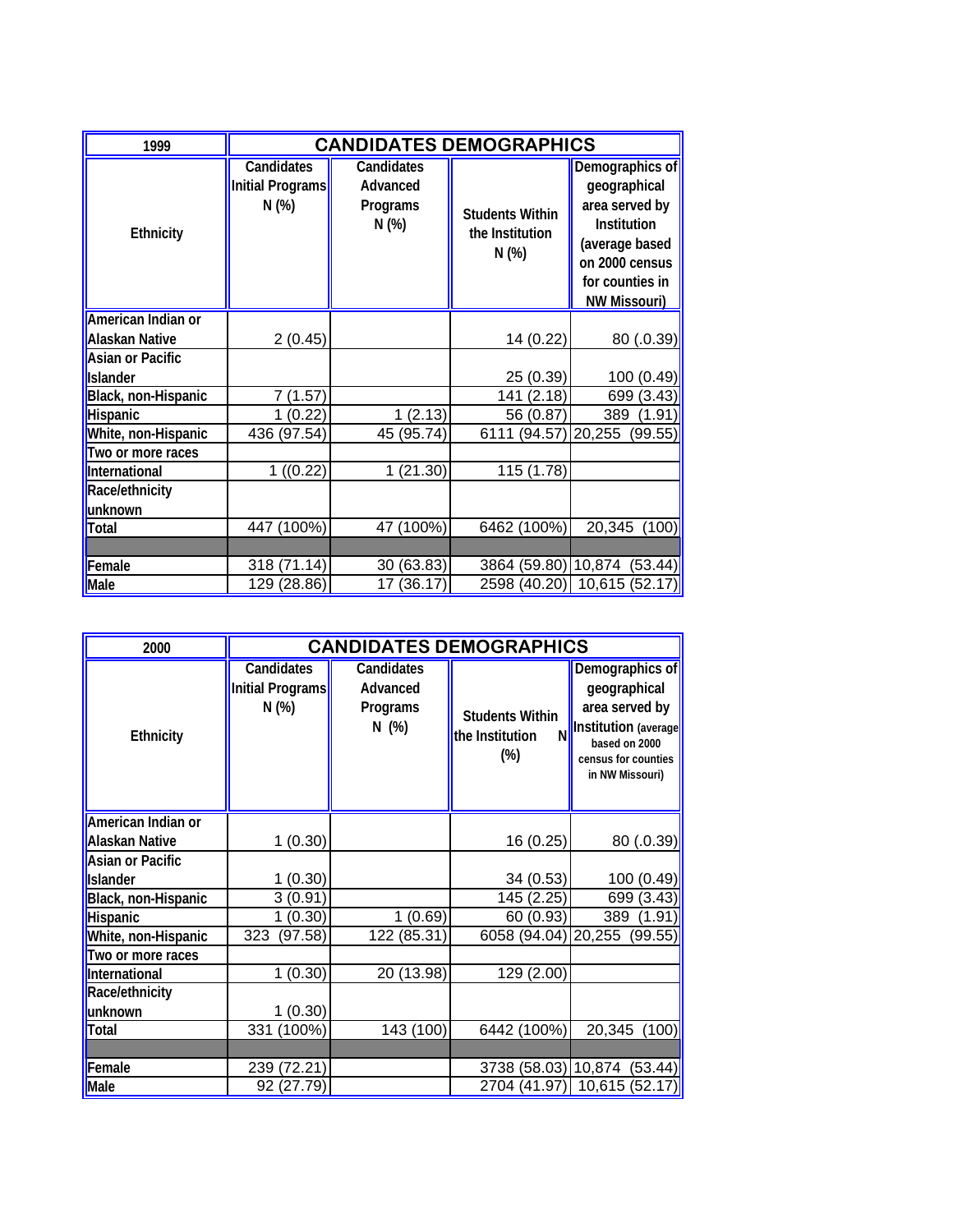| 2001                    | <b>CANDIDATES DEMOGRAPHICS</b>                 |                                            |                                                   |                                                                                                                                                |
|-------------------------|------------------------------------------------|--------------------------------------------|---------------------------------------------------|------------------------------------------------------------------------------------------------------------------------------------------------|
| <b>Ethnicity</b>        | <b>Candidates</b><br>Initial Programs<br>N (%) | Candidates<br>Advanced<br>Programs<br>N(%) | <b>Students Within</b><br>the Institution<br>N(%) | Demographics of<br>geographical<br>area served by<br>Institution<br>(average based<br>on 2000 census<br>for counties in<br><b>NW Missouri)</b> |
| American Indian or      |                                                |                                            |                                                   |                                                                                                                                                |
| <b>Alaskan Native</b>   | 4(0.66)                                        |                                            | 21 (0.32)                                         | 80 (.0.39)                                                                                                                                     |
| <b>Asian or Pacific</b> |                                                |                                            |                                                   |                                                                                                                                                |
| <b>Islander</b>         | 2(0.33)                                        |                                            | 42 (0.63)                                         | 100 (0.49)                                                                                                                                     |
| Black, non-Hispanic     | 6(0.99)                                        |                                            | 149 (2.25)                                        | 699 (3.43)                                                                                                                                     |
| Hispanic                | 4(0.66)                                        | (0.93)<br>1                                | 61 (0.92)                                         | 389<br>(1.91)                                                                                                                                  |
| White, non-Hispanic     | (73.52)<br>447                                 | 107 (99.07)                                | 6156 (92.92) 20,255                               | (99.55)                                                                                                                                        |
| Two or more races       |                                                |                                            |                                                   |                                                                                                                                                |
| International           | (0.16)<br>1                                    |                                            | 196 (2.96)                                        |                                                                                                                                                |
| Race/ethnicity          |                                                |                                            |                                                   |                                                                                                                                                |
| unknown                 |                                                |                                            |                                                   |                                                                                                                                                |
| Total                   | 608 (100%)                                     | 108 (100%)                                 | 6625 (100%)                                       | 20,345<br>(100)                                                                                                                                |
|                         |                                                |                                            |                                                   |                                                                                                                                                |
| Female                  | 443 (72.86)                                    | (71.30)<br>77                              | (58.28)<br>3861                                   | 10,874<br>(53.44)                                                                                                                              |
| Male                    | 138 (22.70)                                    | 31 (28.70)                                 | 2764 (41.72)                                      | 10,615 (52.17)                                                                                                                                 |

| 2002                    | <b>CANDIDATES DEMOGRAPHICS</b>                |                                                   |                                                    |                                                                                                                                                |
|-------------------------|-----------------------------------------------|---------------------------------------------------|----------------------------------------------------|------------------------------------------------------------------------------------------------------------------------------------------------|
| Ethnicity               | <b>Candidates</b><br>Initial Programs<br>N(%) | <b>Candidates</b><br>Advanced<br>Programs<br>N(%) | <b>Students Within</b><br>the Institution<br>N (%) | Demographics of<br>geographical<br>area served by<br>Institution<br>(average based<br>on 2000 census<br>for counties in<br><b>NW Missouri)</b> |
| American Indian or      |                                               |                                                   |                                                    |                                                                                                                                                |
| <b>Alaskan Native</b>   | 3(0.44)                                       | 1(0.75)                                           | 20 (0.31)                                          | 80 (.0.39)                                                                                                                                     |
| <b>Asian or Pacific</b> |                                               |                                                   |                                                    |                                                                                                                                                |
| <b>Islander</b>         | 3(0.44)                                       |                                                   | 57 (0.88)                                          | 100 (0.49)                                                                                                                                     |
| Black, non-Hispanic     | 7 (1.04)                                      |                                                   | 153 (2.35)                                         | 699 (3.43)                                                                                                                                     |
| Hispanic                | 6(0.89)                                       |                                                   | 71 (1.09)                                          | 389 (1.91)                                                                                                                                     |
| White, non-Hispanic     | 655 (96.89)                                   | 132 (99.25)                                       | 5996 (92.09)                                       | 20,255 (99.55)                                                                                                                                 |
| Two or more races       |                                               |                                                   |                                                    |                                                                                                                                                |
| International           | 2(0.30)                                       |                                                   | 180 (2.76)                                         |                                                                                                                                                |
| Race/ethnicity          |                                               |                                                   |                                                    |                                                                                                                                                |
| unknown                 |                                               |                                                   | 30 (0.46)                                          |                                                                                                                                                |
| <b>Total</b>            | 676 (100%)                                    | 133 (100%)                                        | 6511 (100%)                                        | 20,345 (100)                                                                                                                                   |
|                         |                                               |                                                   |                                                    |                                                                                                                                                |
| Female                  | 500 (73.96)                                   | 86 (64.66)                                        | 3792 (58.24)                                       | 10,874<br>(53.44)                                                                                                                              |
| Male                    | 176 (26.04)                                   | 47 (35.34)                                        | 2719 (41.76)                                       | 10,615 (52.17)                                                                                                                                 |